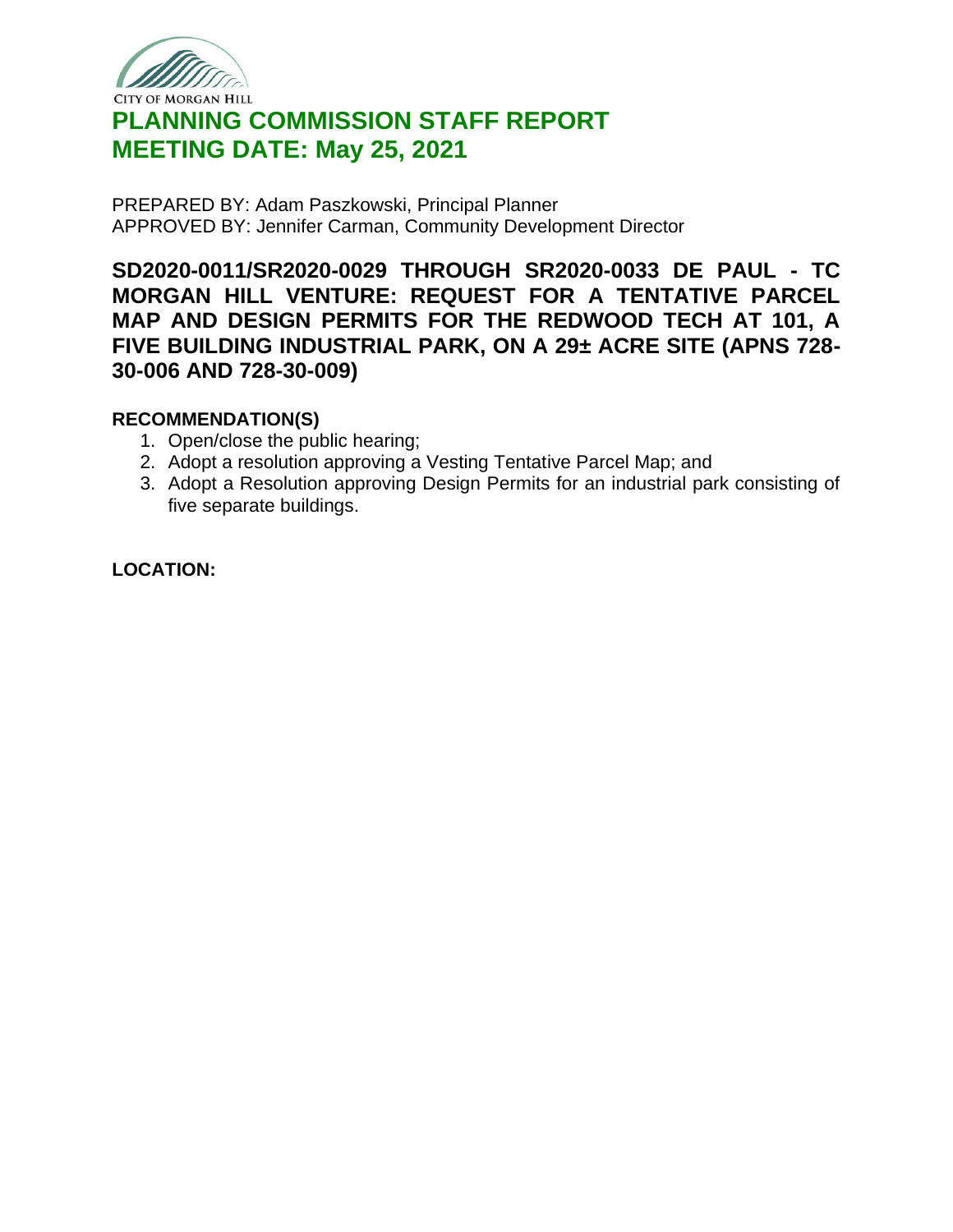

#### **PROJECT SUMMARY:**

1. Location: 1065 Half Road, on the north side of the intersection of Condit Road and Half Road (APN728-30-006 and 728-30-009)

- 2. Site Area: 29± Acres
- 3. General Plan: Commercial/Industrial
- 4. Zoning: Light Industrial (IL) and Planned Development (PD)
- 5. Request: Request for a Design Review for five buildings ranging in size from 73,828± square feet to 138,714± square feet and a Vesting Tentative Parcel Map application to subdivide the 29± acre project site into four parcels ranging in size from  $4.18\pm$  acres to  $9.16\pm$ acres.

#### **BACKGROUND:**

On July 27, 2016, the City Council approved Resolution No. 16-128, approving the Morgan Hill 2035 General Plan and certifying the 2035 General Plan Environmental Impact Report (EIR), thereby designating the project site Commercial/Industrial.

On July 25, 2001, the City Council adopted Ordinance No. 1521, N.S., establishing the zoning for the project site as Light Industrial with a Planned Unit Development (PUD) overlay. (The terms Planned Unit Development and Planned Development are used interchangeably in the City's Zoning Code). Pursuant to Section 18.30.050.A of the Morgan Hill Municipal Code, "the purpose of the Planned Development (PD) combining district is to allow for high quality development that deviates from standards and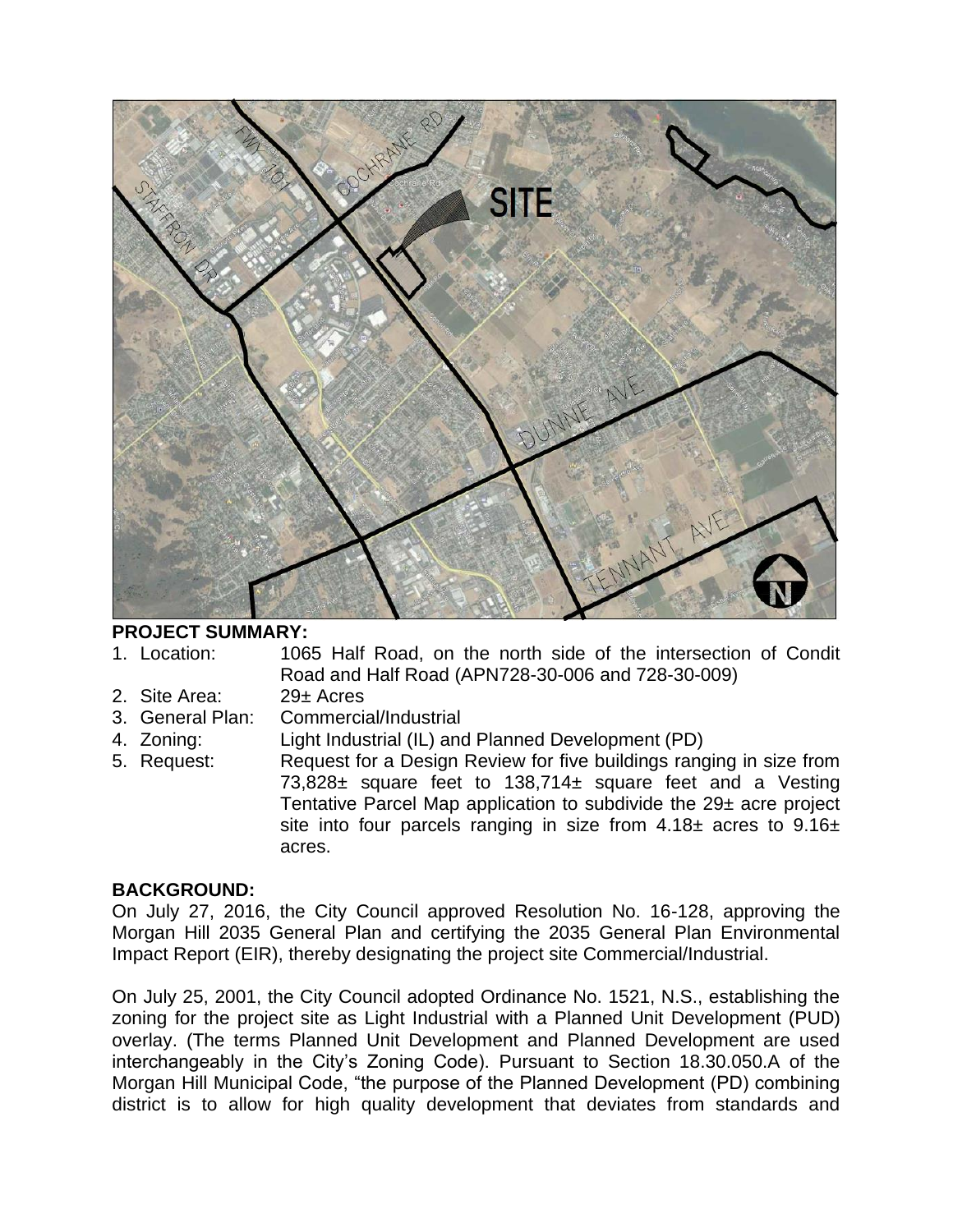regulations applicable to base zoning districts in Morgan Hill. The PD combining district is intended to promote creativity in building design, flexibility in permitted uses, and innovation in development concepts. The PD combining district provides landowners with enhanced flexibility to take advantage of unique site characteristics and develop projects that will provide public benefits for residents, employees, and visitors."

A PD allows a project to deviate from development standards in the base zoning district, however, the applicant for the Redwood Tech at 101 project is choosing to stay within the development standards and instead of taking advantage of a PD is proposing a development consistent with the Light Industrial (IL) base zoning district and Title 18 (Zoning) of the Municipal Code; therefore a PD application and Master Plan was not required or submitted.

The subject property is predominately covered by fallowed agricultural fields, non-native grassland, and a previous tree nursery. While the site is largely undeveloped, it has been historically disturbed by agricultural activities. The previous tree nursery was not considered a forestry resource, as the trees were boxed and intended to be sold or otherwise removed from the site.

#### *Morgan Hill Technology Park:*

The applicant, Trammell Crow Morgan Hill Ventures, previously submitted for a different project titled the *Morgan Hill Technology Park* which was withdrawn by the applicant on September 18, 2020. That previous project encompassed the proposed Redwood Tech at 101 project site and the parcels to the north.

The original *Morgan Hill Technology Park* proposed a mix of industrial, commercial, and residential uses on an 89-acre site (Residential portion to be built by Dividend Homes). The industrial and commercial portions of the project was proposed on approximately 61 acres. That project proposed to develop 1.04 million square feet of light industrial uses contained in six buildings on a 57.8-acre area of the site west of De Paul Drive, 45,000 square feet of industrial office in one building situated between the industrial buildings on a 2.31-acre parcel, and 50,000 square feet of retail/commercial on a 2.92 acre parcel fronting on Cochrane Road. The Trammell Crow part of the *Morgan Hill Technology Park* project proposed to reconfigure 61-acres into eight legal lots (one commercial, six commercial/industrial parcels controlled by the applicant, and one existing commercial/industrial parcel not controlled by the applicant); amend the General Plan land use designation of the site to consist of 2.9± acres of Commercial and 57± acres of Commercial/Industrial through a General Plan Amendment (File No. GPA2019-0002); and establish a Planned Development (PD) Combining District over the commercial and industrial project area through a Zoning Amendment (File No. ZA2019-0005).

The residential portion of the project east of De Paul Drive was proposed to consist of approximately 319 residential units on 28 acres. The residential project is now 269 units and is being developed by Dividend Homes under a separate application.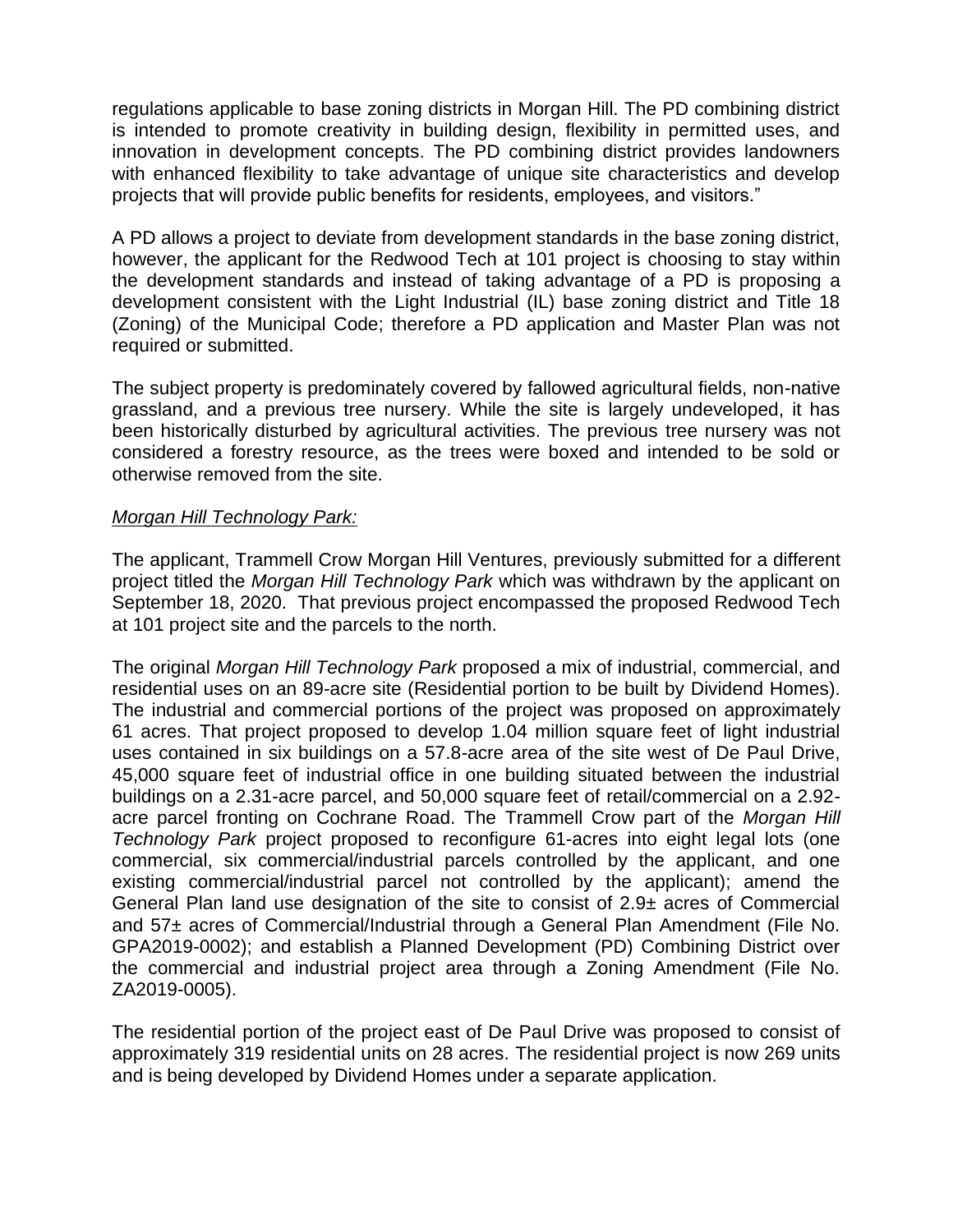The current Redwood Tech at 101 project application was accepted by the City of Morgan Hill on December 15, 2020 and is different than the *Morgan Hill Technology Park* in that it only encompasses 29-acres of the 61-acre site and there are no proposed changes to the General Plan or zoning designation. The Redwood Tech at 101 project application was deemed complete by the City of Morgan Hill on February 16, 2021.

#### **PROJECT DESCRIPTION:**

The Redwood Tech at 101 project proposes approximately 501,000 square feet of flexible industrial space spread across 5 separate concrete tilt-up buildings on four separate lots totaling approximately 29 acres. As with all other development, this project requires a Design Permit as well as Tentative Parcel Map. No other approvals are required at this time. In accordance with Section 18.108.040.D, the size of this project is considered significant and as such, the Development Services Director has elevated this project to the Planning Commission for Design Permit review and consideration. All five buildings are designed to be divisible into two or three tenant spaces with a maximum exterior height of 43 feet.



|         | MULTI - USE |  |
|---------|-------------|--|
| MADRONE |             |  |

| <b>Building#</b> | Parcel #<br><b>Square feet</b> |    | <b>Acres</b> |
|------------------|--------------------------------|----|--------------|
|                  | 138,698                        | m  | 6.89         |
| в                | 92,841                         |    | 4.18         |
|                  | 122,101                        | C  | 9.00         |
|                  | 73,668                         | D* | 9.16         |
|                  | 74,006                         |    |              |

\* Buildings D and E are both proposed to be located on Parcel D.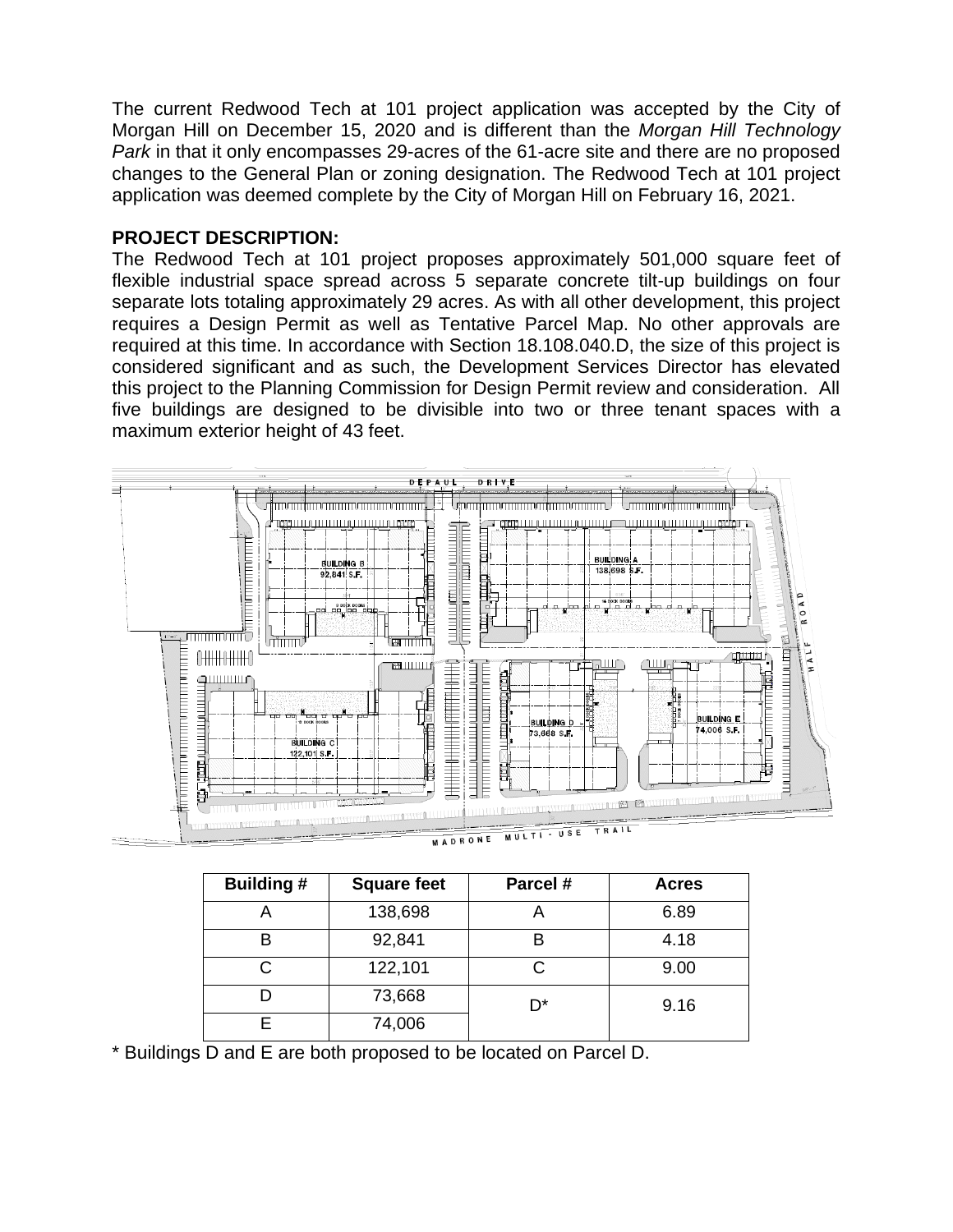Access to the property will be provided via four driveways from the extension of De Paul Drive to the south from Cochrane Road. There will be a blanket reciprocal access and maintenance easement that will allow for access to all access points to all properties. All street frontages will be improved to City Standards with sidewalk and landscaping.

Building design presents an accent wall and frame element projecting from the building face to emphasize the main entry. The entry design is featured on two sides of the building, wrapping the corner and is used to emphasize the logical employee entrance at each of the most prominent building corners of each building. It also includes elements such as two-story glass at the two primary corner locations for all buildings and concentrates additional glazing and varying parapet heights and plan articulation along with paint accents including blocks with continuous banding that break up the mass of the buildings along the more prominent De Paul Drive, Half Road and Highway 101 frontages. The use of parapet height articulation, accent tile, glass glazing, and varying color reduce the overall look of the buildings in a clean and modern style. Colored elevations for all five buildings and a materials board have been provided (Attachments 4 to 7).



The parapet heights have been established using the roof heights to screen all future roof top mounted mechanical equipment. The provided site lines in the Project Plans show that parapet screening is adequate. Roof top units will be set in a minimum of 15 feet from all parapet walls. Roof top screens may be necessary where the shorter 37 foot parapets are proposed as the shorter parapet may not provide adequate screening. Where the taller, 43-foot parapets, are proposed, roof top screens will not be required. For the shorter parapets, a roof top screen with a prefinished metal rib panel colored to match the building is proposed with the bottom of the screen to be aligned with the lowest parapet (37 feet) and the top of the screen to be aligned with the highest parapet (43 feet). The parapets used are permanent and continuous with the main wall. The interior side of the parapet will not be visible. Page X-A4.1 (Page 23 of Attachment 3) of the project plans show the sight lines of Buildings A, C, and E from surrounding streets.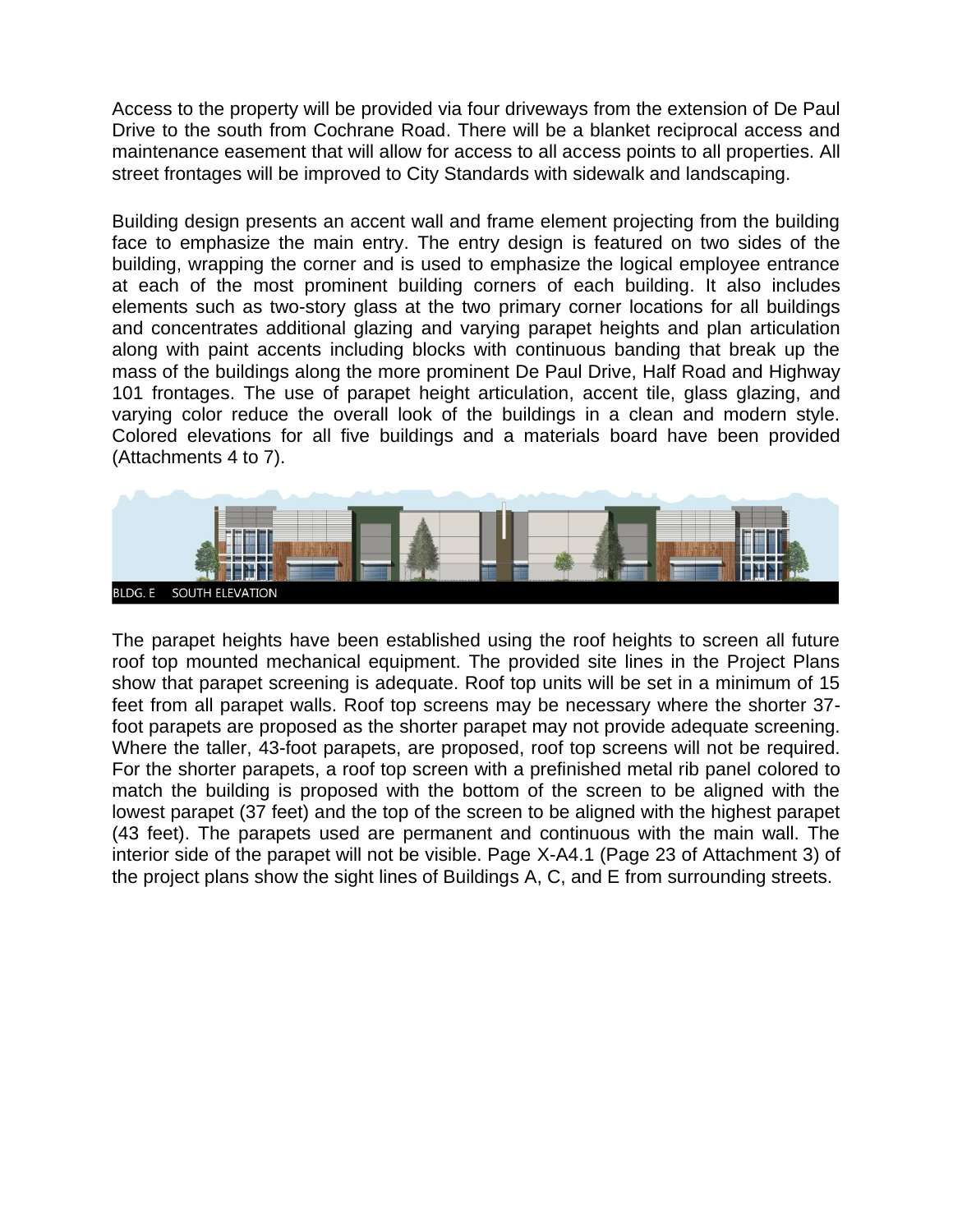

The loading areas are internally oriented for all buildings facing inwards away from public streets and access points. Loading areas are set back from the perimeter of the buildings to screen and reduce visual impact from public vistas. Buildings A will contain 14 dock high loading doors; Building B will contain 9 dock high loading doors; Building C will contain 12 dock high loading doors; Building D will contain 8 dock high loading doors; and Building E will contain 7 dock high loading doors. There are also punch outs identified for future expansion or reconfiguration as needed. Drive through doors or punch outs for future doors are also included in the project plans.

Architectural site plans and landscape plans have been provided (Attachments 3 and 9).

#### **Site Description**

The  $29\pm$  acre project site is located at 1065 Half Road, on the north side of the intersection of Condit Road and Half Road in the City of Morgan Hill. The project site consists of two existing parcels, Assessor's Parcel Number (APN) 728-30-006 (18.14± acres) and APN 728-30-009 (10.42± acres).

#### **Surrounding Zoning/Land Use**

The project site is generally bounded by the Madrone Channel and Highway 101 to the west and Half Road to the south. An extension of De Paul Drive will be constructed along the eastern edge of the project site. Immediate surrounding uses include vacant land, and to the south, single-family residences; to the east is a proposed 269-unit residential project known as Crosswinds by Dividend Homes; and Shoe Palace's headquarters are located opposite of Highway 101 to the west. Surrounding uses further from the site include the De Paul Health Center and a senior living enter to the northeast, a single-family residential subdivision to the east, opposite of Mission View Drive, various commercial uses to the north opposite Cochrane Road, and Live Oak High School southeast opposite Half Road and Mission View Drive.

#### **ANALYSIS:**

The proposed project was analyzed with respect to consistency with the: 1) Design Permit Requirements; 2) Vesting Tentative Parcel Map; and 3) California Environmental Quality Act (CEQA).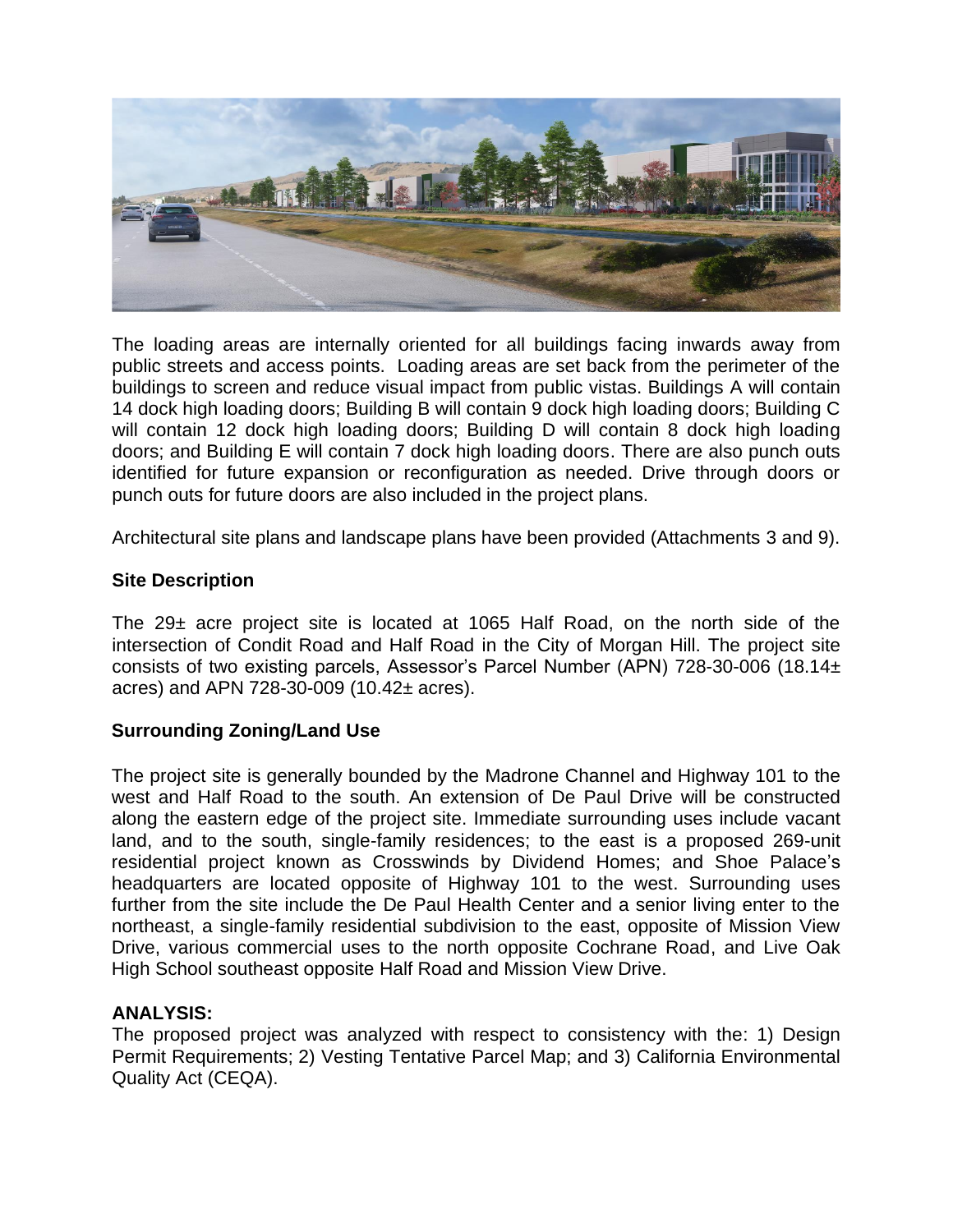## 1. Design Permit Requirements

A Design Permit enables the City to ensure that proposed development has high quality design consistent with the General Plan and any other applicable specific plan or area plan adopted by the City Council. The Design Permit process is also intended to ensure that new development and uses are compatible with their surroundings and minimize negative impacts on neighboring properties.

The Design Permit considers the design of the building and the site the building is located upon and not the use within the building. If a future use is permitted by right, it will go through the Business Licensing and Zoning Certification process. If a future use is a conditional use under the Zoning Code, it will require a Conditional Use Permit that will follow the standard review process in Section 18.108.030 of the Zoning Code.

In accordance with Section 18.108.040.B (Reviewing Authority), the Development Services Director is the reviewing body to act on all Design Permit applications unless the project falls under the Significant Projects designation or if the Director finds that project to be significant enough to elevate to the Planning Commission.

To approve a Design Permit, the reviewing authority shall make the following findings:

#### a. **The proposed project is consistent with the General Plan and any applicable specific plan, area plan, or other design policies and regulations adopted by the City Council.**

The site has a Commercial/Industrial General Plan designation in the Morgan Hill 2035 General Plan. The General Plan specifies a maximum floor area ratio of 60 percent for industrial uses within the Commercial/Industrial land use designation. In addition, there is a maximum height limitation of 50 feet. The project proposes building coverage's ranging from 31 to 51 percent which complies with the maximum development standards in the General Plan. The proposed industrial development of the site is consistent with General Plan policies that encourage additional job opportunities for residents.

#### **General Plan:**

The project is consistent with the General Plan and specifically but not limited to the Policies listed below:

#### **Policy CNF-2.1 Orderly Development.** Promote the orderly development of the City, with concentric growth and infill of existing developed areas.

The project site is bound to the west by the Madrone Channel and Highway 101 to the west and additional industrial development opposite of Highway 101; and a proposed residential development to the east.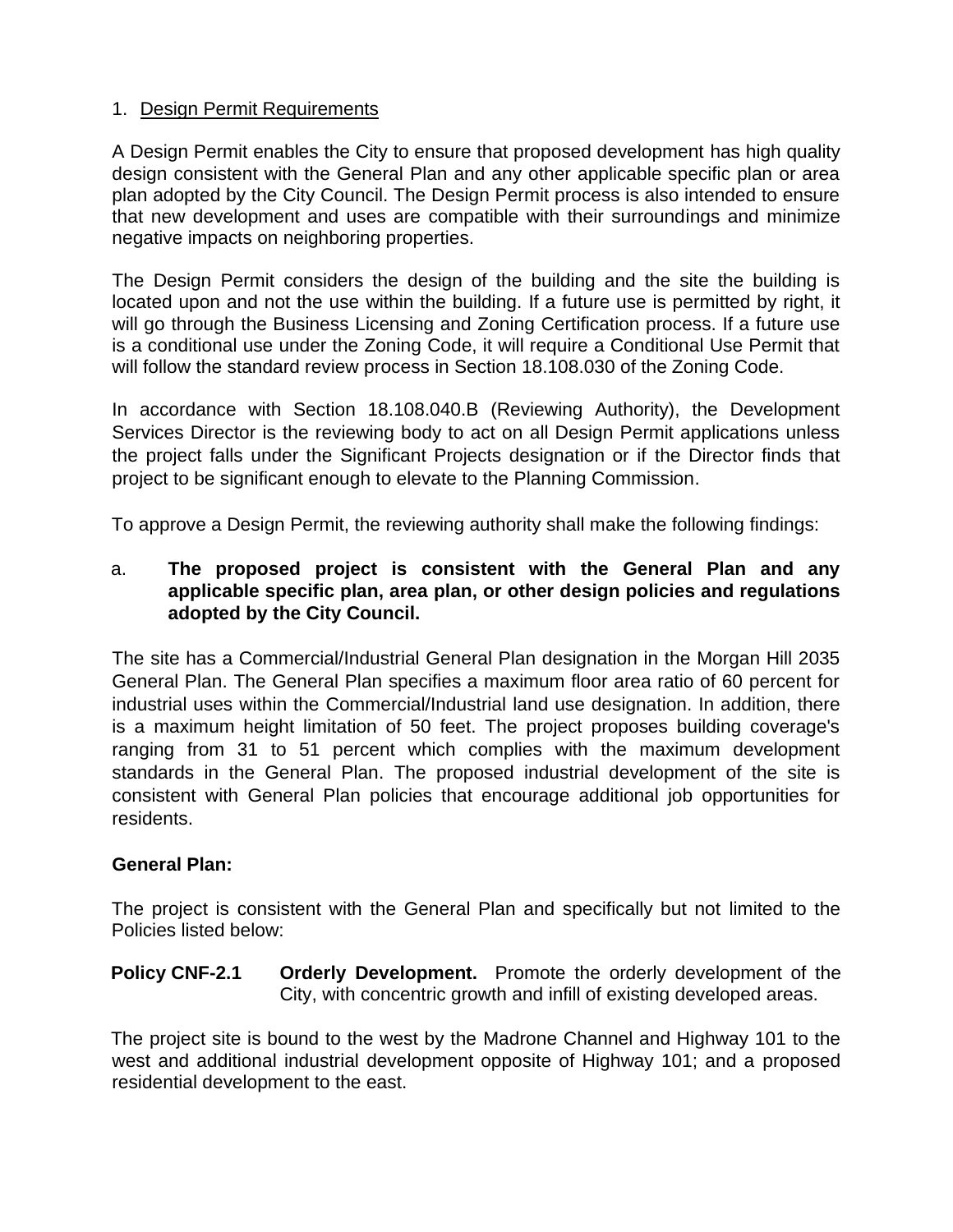**Policy CNF-2.2 A Balanced Community.** Plan for the needs of all socioeconomic segments of the community, encouraging a balance and match in jobs and housing within the City.

The project will create new building space providing for location of new businesses adding to the City's jobs/housing balance. With the devisable (capable of being split) buildings, there are potentially 10 separate businesses that could locate in this industrial park.

**Policy CNF-6.1** Services to Serve Growth. Manage and schedule urban growth consistent with the ability to provide a full array of urban services and facilities, such as sewer capacity, water, transportation, schools, public safety and other urban services.

The General Plan land use designation is Commercial/Industrial and the infrastructure required for an industrial development was anticipated within the adopted General Plan Project EIR.

**Policy CNF-8.1 High Quality Design.** Require all development to feature high quality design that enhances the visual character of Morgan Hill.

The building design utilizes two story glass at primary corner locations for all buildings and concentrates additional glazing along the more prominent frontages. 360-degree design is provided using glass, steel treatments, varying color and plan and height articulation on all sides. Landscaping is designed to complement the building design, providing additional visual interest and screening.

**Policy CNF-8.4 Architectural Quality.** Optimize architectural quality by encouraging the use of quality materials, particularly as accents and authentic detailing, such as balconies and window trims.

The proposed development features an architectural style that is compatible with the surrounding developments and natural features with a design that is original for this park.

**Policy CNF-8.5 Building Façade.** On all sides of buildings, require the incorporation of quality architectural design elements for all building facades and stepping back upper floors in order to reduce bulk and mass and to break up monotonous wall lines.

Quality materials and elements are included on all four sides of each building. Building façade articulation is included to break up building monotonous wall lines. The proposed buildings are stepped back from adjacent roads which reduces the bulk and massing.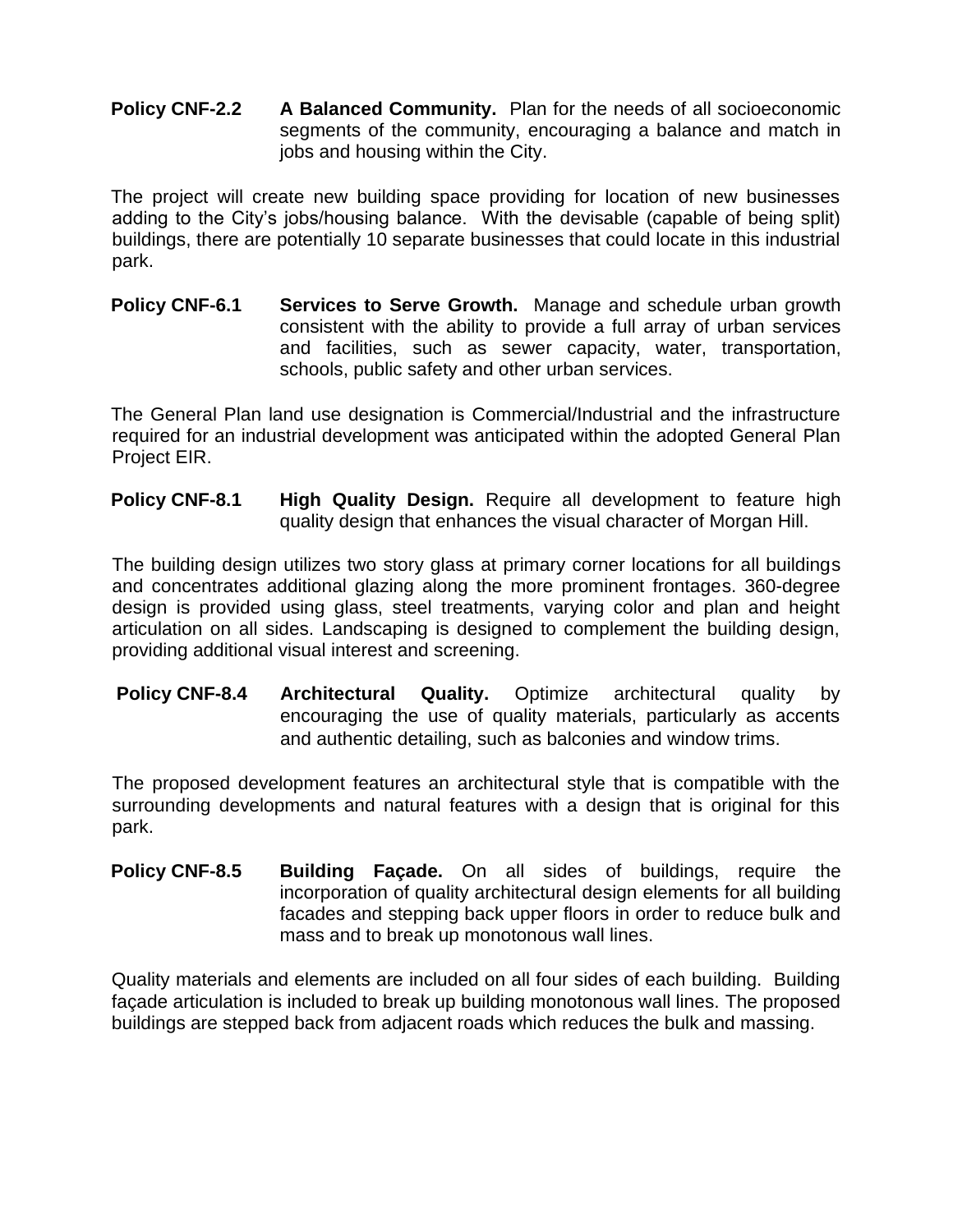#### **Policy CNF-8.7 Design Sensitivity.** Ensure that new development is sensitive to the character of adjacent structures and the immediate neighborhood.

The proposed architecture complements the adjacent industrial development to the west and provides an office look to the residential uses to the east and south. It also includes elements such as two-story glass at primary corner locations for all buildings and concentrates additional glazing along the more prominent frontages. Landscaping is designed to complement the building design, providing additional visual interest and screening.

#### **Policy CNF-17.5 Industrial Design Standards.** Require all new industrial development to be consistent with the design and landscaping standards set forth in the Architectural Review Handbook.

The proposed design is consistent with the Architectural Review Handbook. The building design across the five buildings presents an accent wall and frame element projecting from the building face. The buildings also employ varying parapet heights and plan articulation along with paint accents including blocks with continuous banding that break up the mass of the buildings.

## b. **The proposed project will comply with all applicable provisions of the Zoning Code and Municipal Code.**

The proposal will be consistent with all provisions in the Zoning Code as demonstrated in the consistency tables provided below.

#### Height and Lot Coverages

|          |          | <b>Building</b> | <b>Building</b> | <b>Building</b> | <b>Building</b> |
|----------|----------|-----------------|-----------------|-----------------|-----------------|
|          | Required |                 |                 |                 | <b>D&amp;E</b>  |
| Max      | 50 feet  | 43              | 43              | 43              | 39              |
| Height   |          |                 |                 |                 |                 |
| Max Lot  | 50%      | 46.3%           | $51.4\%$ *      | 31.1%           | 36.9%           |
| Coverage |          |                 |                 |                 |                 |

\* Building B will be conditioned to meet the 50% Max Lot Coverage

**Setbacks** 

| Required |  | Building   Building   Building   Building |  | <b>D &amp; E</b> |
|----------|--|-------------------------------------------|--|------------------|
|----------|--|-------------------------------------------|--|------------------|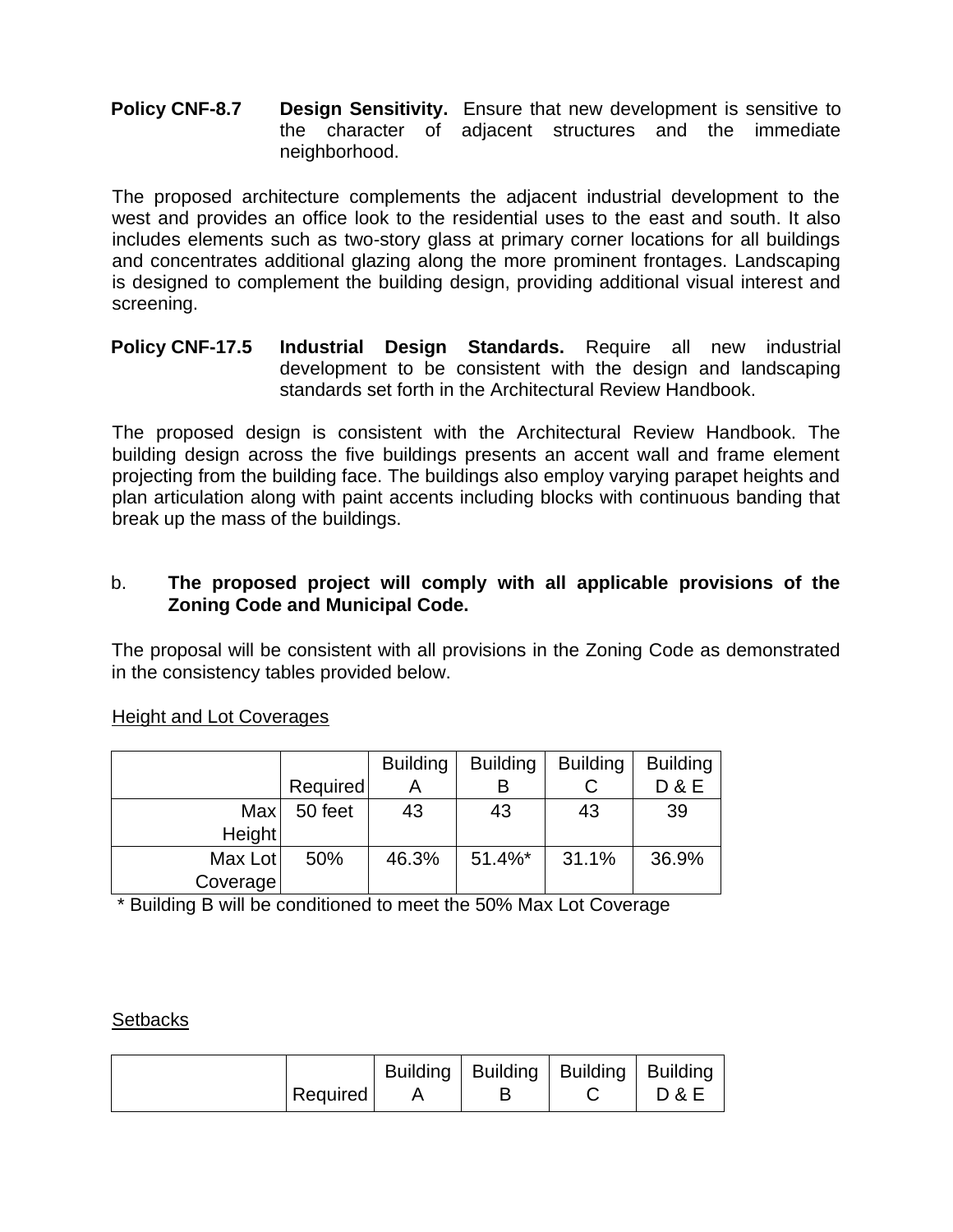| Front                | 30 | 90.25 | 85  | 92  | -27    |
|----------------------|----|-------|-----|-----|--------|
| Rear                 | 20 | 48    | 45  | 90  | 89     |
| <b>Street Side</b>   | 15 | 86.25 | n/a | n/a | 91.75  |
| <b>Internal Side</b> | 10 | 24    | 24  | 75  | 112.25 |

**Parking** 

|                          | Square<br>footage & |                      |                      |                      |                      |                      |
|--------------------------|---------------------|----------------------|----------------------|----------------------|----------------------|----------------------|
|                          | Required<br>Ratio   | <b>Building</b><br>A | <b>Building</b><br>B | <b>Building</b><br>C | <b>Building</b><br>D | <b>Building</b><br>Е |
| Office                   | Sq Ft               | 8,000                | 5,500                | 30,000               | 10,000               | 10,000               |
|                          | 1/300               | 27                   | 18                   | 100                  | 33                   | 33                   |
|                          | Sq Ft               | 100,000              | 80,000               | $\overline{0}$       | $\overline{0}$       | 52,000               |
| Warehouse                | 1/1000              | 100                  | 80                   | $\mathbf 0$          | $\overline{0}$       | 52                   |
|                          | Sq Ft               | 30,698               | 7,341                | 92,101               | 63,668               | 12,006               |
| Manufacturing            | 1/500               | 61                   | 15                   | 184                  | 127                  | 24                   |
| <b>TOTAL</b>             | <b>Spaces</b>       | 188                  | 113                  | 284                  | 161                  | 109                  |
| Bike Pkg - Long<br>Term  | $1/20$ spaces       | 10                   | 6                    | 15                   | 9                    | 6                    |
| Bike Pkg - Short<br>Term | $10\%$ of<br>spaces | 19                   | 12                   | 29                   | 17                   | 11                   |

# **Landscaping**

|                                            | <b>Building A</b> | <b>Building B</b> | <b>Building C</b> | <b>Building D</b> | <b>Building E</b> |  |
|--------------------------------------------|-------------------|-------------------|-------------------|-------------------|-------------------|--|
| Landscaped Setback Minimum                 |                   |                   |                   |                   |                   |  |
| Front                                      | 30                | 30                | 30                | 30                | 30                |  |
| Side                                       | 30                | 30                | 30                | 30                | 30                |  |
| Rear                                       | 20                | 20                | 20                | 20                | 20                |  |
| <b>Pkg Lot Trees</b><br>Required           | 38                | 23                | 77                | 34                | 22                |  |
| <b>Pkg Lot Trees</b><br>Provided           | 38                | 23                | 82                | 35                | 25                |  |
| Pkg Lot<br>Landscaping<br>Required (Sq Ft) | 14,183            | 8,518             | 27,213            | 9,558             | 8,050             |  |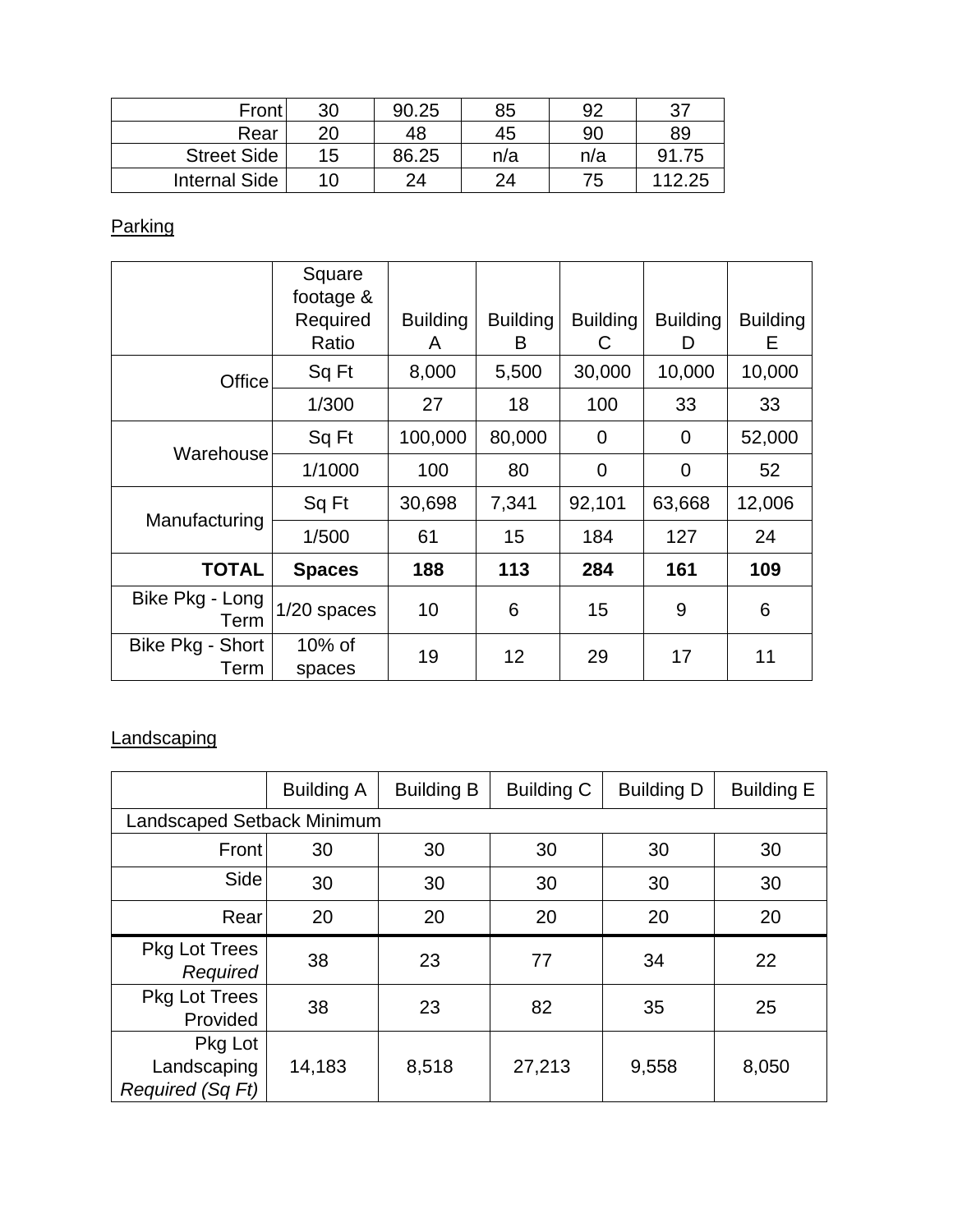| Pkg Lot           |        |        |        |        |        |
|-------------------|--------|--------|--------|--------|--------|
| Landscaping       | 17.142 | 12,634 | 27,251 | 13,475 | 11,673 |
| Provided (Sq. Ft) |        |        |        |        |        |



#### c. **The proposed project substantially complies with all applicable design standards and guidelines contained in the Design Review Handbook.**

The proposed project complies with all applicable design standards and guidelines contained in the Design Review Handbook; including, but not limited to, the following:

- Building entrances should be emphasized using lighting, landscaping, and architecture.
- Buildings with flat or low-pitched roofs shall incorporate architectural elements to break up long horizontal rooflines.
- Parapets should be designed to screen mechanical equipment without requiring the use of an additional roof screen. Height and method of screening should be clearly defined.
- If additional roof screening is required, the design of the roof screen should be architecturally compatible with its building.
- Parapets should not appear "tacked on" and should convey a sense of permanence.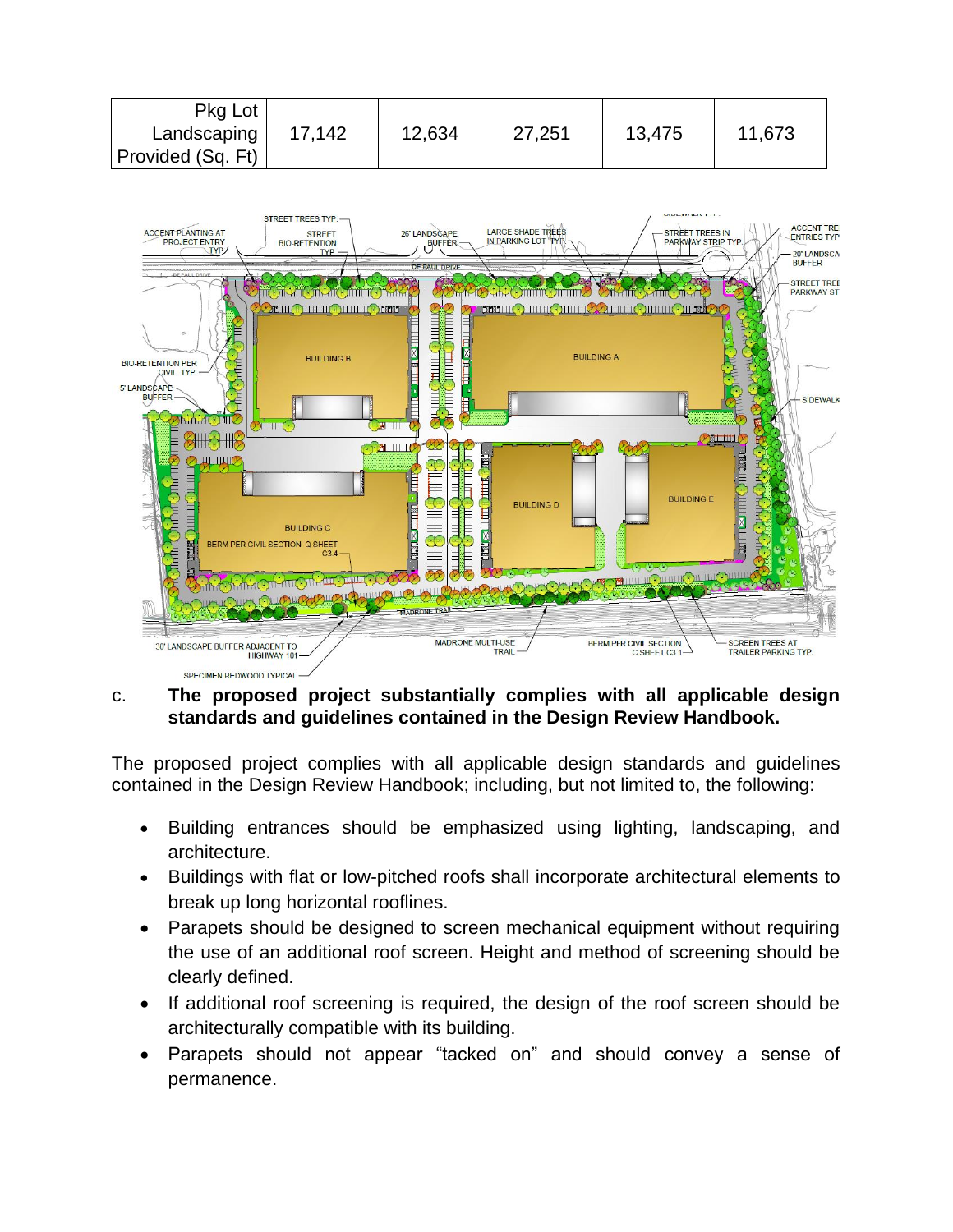- Industrial and office developments are encouraged to provide outdoor employee break areas where appropriate.
- Plazas, employee break areas and outdoor use areas should be designed to provide shade trees or shade structures, and pedestrian amenities such as benches, fountains, landscaping, and public art.
- Landscaping should be used to screen above ground utility transformers, pull boxes, and termination cabinets were allowed by utility providers.
- When a parking area is located within a commercial or industrial district there should be a landscaped area at least 15' in width between the parking area and the public right-of-way or private street.
- When a parking area is located adjacent to an arterial street, there should be a landscaped area at least 30' in width between the parking area and the public right-of-way.
- Where a parking area is across the street from a residential district, or adjoins a residential district on the same side of the street, there should be a landscaped area 25' wide between the parking area and the front property line.
- The interior of any parking area should be landscaped, with planter areas measuring a minimum 5' in width, minimum inside dimension, at both ends of each row of spaces, with the planter area length to be equal to adjoining parking spaces.
- Landscaped finger islands should be provided one per every ten spaces.
- Screening should minimize view of parking lots while allowing public & police surveillance for safety. Effective screening is generally 3-4' in height.
- Loading, storage, and service facilities should be screened from view.

## d. **The proposed project has been reviewed in compliance with the California Environmental Quality Act (CEQA).**

The proposed project entails dividing the subject property and constructing buildings consistent with the General Plan. The division and development of parcels consistent with the General Plan was addressed in the program EIR for the 2035 General Plan and, therefore, pursuant to Section 15162 and Section 15183 of the *State CEQA Guidelines*, no additional review under the California Environmental Quality Act is required for the proposed project. This will be further discussed in the CEQA section of this report.

## e. **The proposed project development will not be detrimental to the public health, safety, or welfare or materially injurious to the properties or improvements in the vicinity.**

The proposed development of this site is consistent with the 2035 General Plan and associated EIR. The proposed project is an infill development and would not be located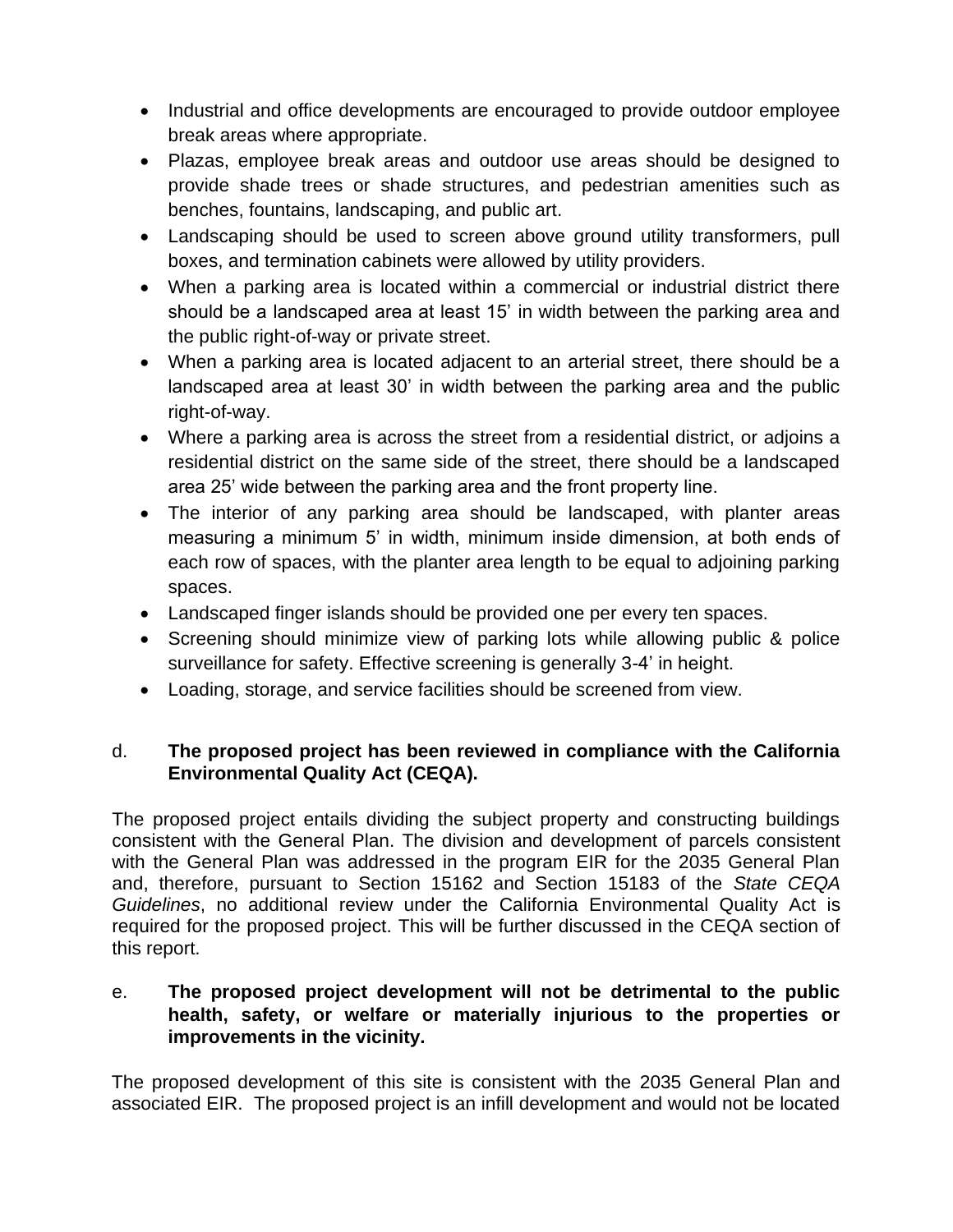adjacent to any wildlands that could expose people or structures to wildfire risks. The project site is not located within an earthquake fault zone. In addition, the project will comply with stormwater and building code requirements. The project will not be detrimental to the public health, safety, or welfare, and will not be materially injurious to the properties or improvements in the vicinity.

#### f. **The proposed project complies with all Design Review criteria in subsection H. of Section 18.108.040 of the municipal code.**

The project as proposed complies with all criteria in subsection H of Section 18.108.040 (Design Review Criteria) of the Morgan Hill Municipal Code.

1. **Community Character**. The proposed development is compatible with and preserves the character and distinctive sense of place for Morgan Hill. The site plan orients industrial dock doors towards the interior of the sites minimizing public view of industrial areas. The building design utilizes two story glass at primary corner locations for all buildings and concentrates additional glazing along the more prominent frontages. 360-degree design is provided using glass, steel treatments, varying color and plan and height articulation on all sides. Landscaping is designed to complement the building design providing additional visual interest and screening.

2. **Neighborhood Compatibility.** The proposed development incorporates appropriate height, massing, and intensity compatible with adjacent buildings. Driveway locations, access restrictions to control traffic flow or divert traffic along with interior facing truck courts, and adequate on-site parking will minimize traffic, parking, noise, and odor impacts on nearby properties. The project height, massing and intensity is consistent with the adjacent properties.

3. **Pedestrian Environment.** The proposed development incorporates sidewalks, connections to public way and plaza features at each main entrance to support an active public realm and inviting pedestrian environment.

4. **Privacy.** The proposed development locates buildings and building entrances windows and doors with an adequate buffer including landscaping for privacy from adjacent properties and for project occupants.

5. **Safety.** The proposed development promotes safety and minimizes opportunities for crime by locating main entrances visible from adjacent main roads and provides open plazas at each main entry location to provide clear views and sense of ownership.

6. **Massing and Scale.** The proposed development architecture complements and respects the neighboring structures. Main entries are provided with lower steel canopy framing and cover to bring down the scale to provide for human scale design. Large volumes are divided into small components with varying wall planes, material, color, and vertical articulation. Buildings are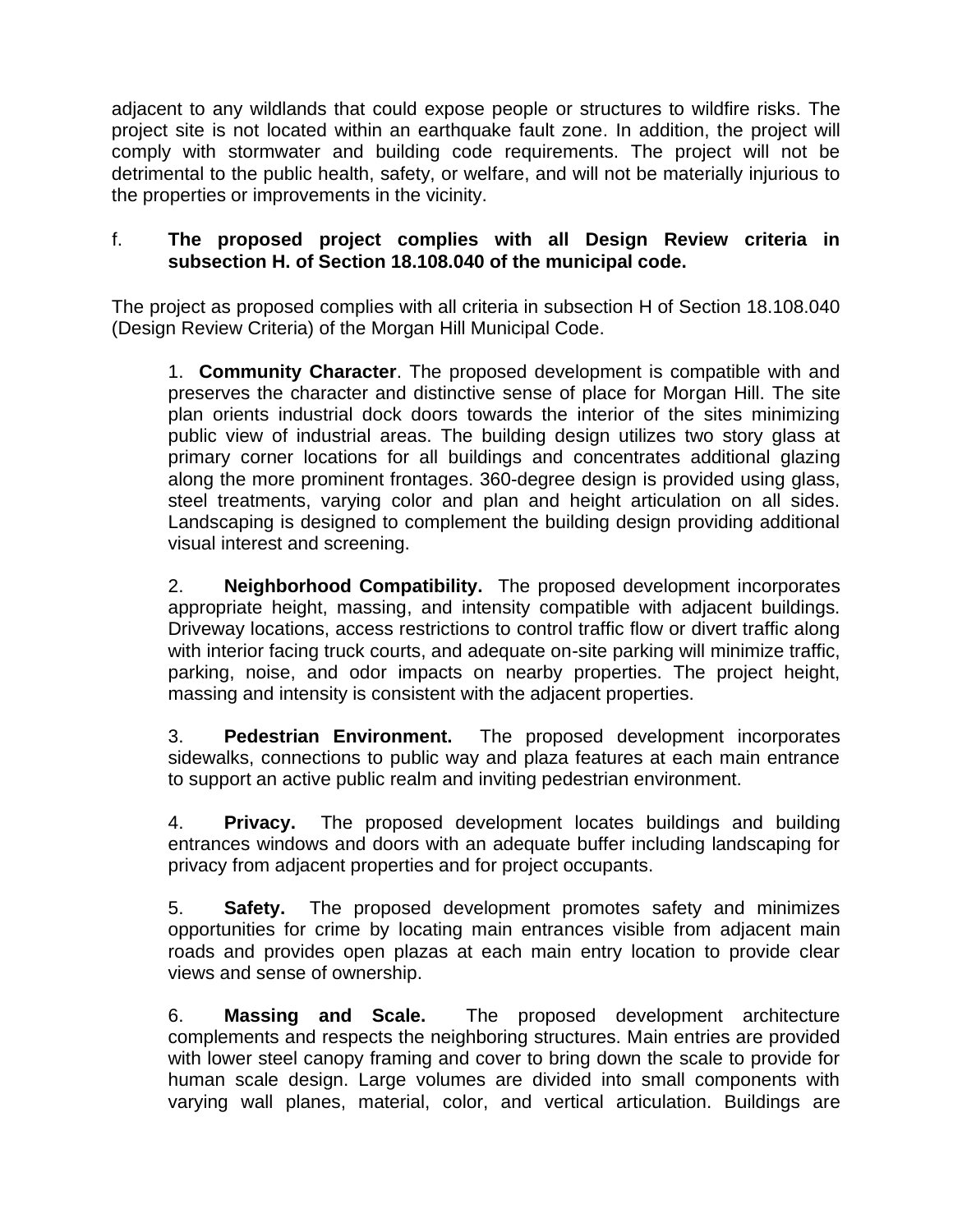setback from each property line to minimize impacts to public views. Building design promotes future solar access on the roof. Building sizes and scale are comparable with other industrial buildings in Morgan Hill.

7. **Architectural Style.** The proposed development features an architectural style that is compatible with the surrounding developments and natural features with a design that is original for this park.

8. **Articulation and Visual Interest.** The proposed development uses vertical and horizontal articulation appropriately to add visual interest, distinctiveness, and human scale. Doors, windows, canopies and building projections are integrated with the design to relate to human scale. Storefront trim, banding, and mullion design contribute to the visual interest of the building.

9. **Materials.** The building facades include a mix of materials including glass, tile, concrete, steel and aluminum all high-quality and durable and appropriately designed for this architectural style and compatible with the surrounding development.

10. **Parking and Access.** The proposed development locates parking on the perimeter of the buildings with landscape screening at the streets to minimize visual impact and sidewalks adjacent to the building to support a pedestrianfriendly environment. Safe and convenient crossings are provided for pedestrians and bicyclists connecting to each main entrance to the adjacent street.

11. **Landscaping.** The proposed landscape planting provides new trees, including a colonnade of 30'- 40' tall, matured redwood trees, screen planting, and shrubs that will enhance the surrounding area and are appropriate to the site. Along the western portion of the site a 30-foot-wide landscape buffer is proposed adjacent to Highway 101 and the Madrone Channel, and a 25-footwide landscape buffer is proposed along the eastern portion of the site adjacent to De Paul Drive, consistent with the Design Review Handbook. A 20-foot-wide landscape buffer is proposed along the southern portion of the site adjacent to Half Road.

12. **Open Space and Public Places.** The proposed development provides for semi-public outdoors spaces with plaza entries at each main building entry and outdoor covered break areas for employees.

13. **Signs.** A separate sign application will be submitted for project signage.

14. **Lighting**. The proposed exterior lighting is designed and located to minimize illumination of the sky and adjacent properties.

15. **Accessory Structures.** The proposed development provides for enclosed trash collection, these accessory structures utilize the same material,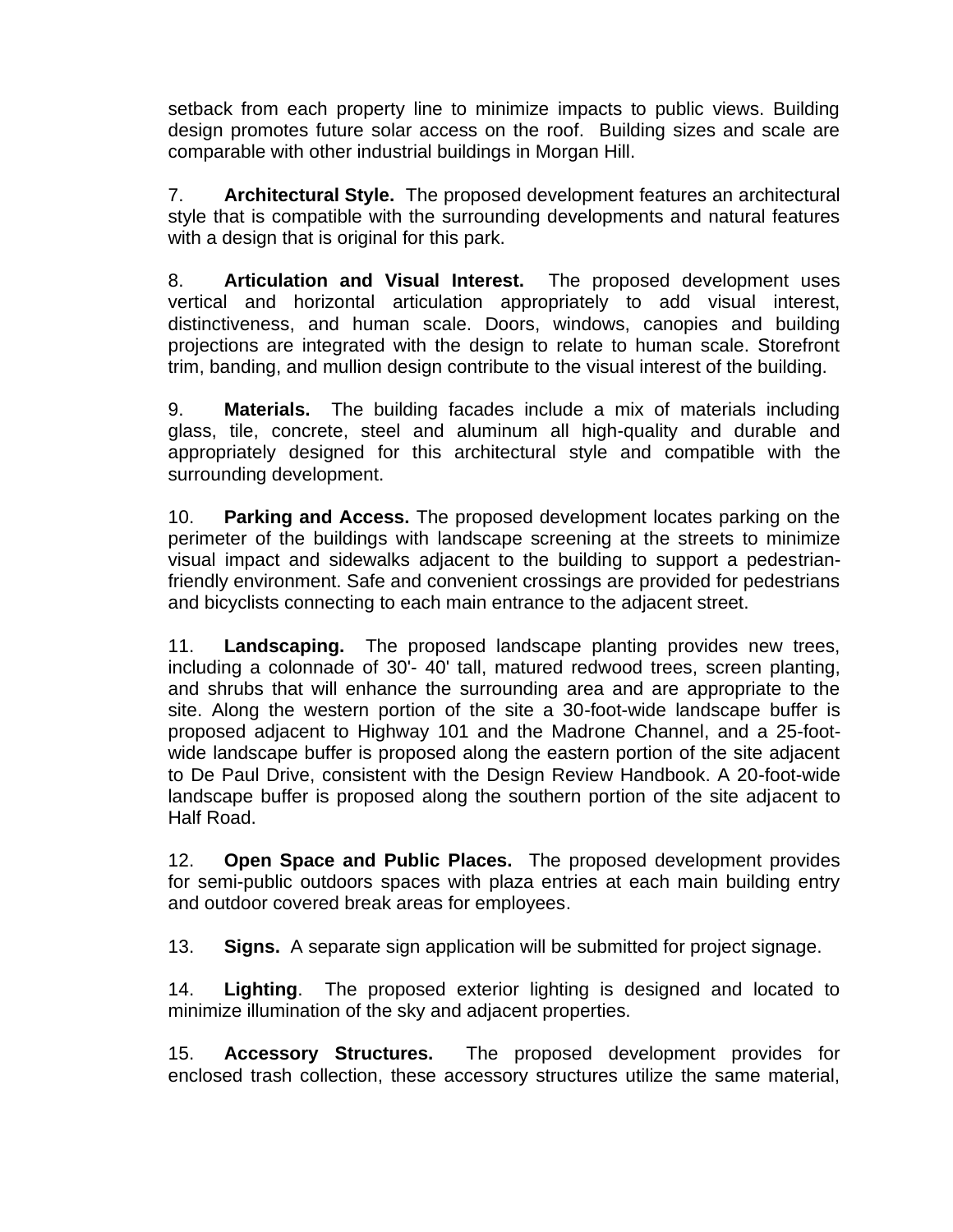color and design as the primary structure and will be conditioned to be roofed with similar colors and design as the primary structure.

16. **Mechanical Equipment, Trash Receptacles, and Utilities.** The proposed development provides enclosures for trash receptacles and utilities are screened by landscaping.

#### g. **For new residential development, the project complies with commitments made through the Residential Development Control System (RDCS).**

This finding is not applicable to an industrial development.

## **2. Vesting Tentative Parcel Map**

Pursuant to Section 17.50.040 of the Morgan Hill Municipal Code, a "Vesting tentative map" means a tentative map that shall have printed conspicuously on its face the words "Vesting Tentative Map" at the time it is filed in accordance with [Section](https://library.municode.com/ca/morgan_hill/codes/code_of_ordinances?nodeId=TIT17SU_CH17.50VETEMA_17.50.060FIPR)  [17.50.060](https://library.municode.com/ca/morgan_hill/codes/code_of_ordinances?nodeId=TIT17SU_CH17.50VETEMA_17.50.060FIPR) and is thereafter processed in accordance with the provisions of this chapter. Furthermore, "vesting tentative map" refers to a map which meets the requirements of subdivision (a) of Section 66424.5 and Section 66452 of the Subdivision Map Act. When the city approves or conditionally approves a vesting tentative map, that approval shall confer a vested right to proceed with development in substantial compliance with the ordinances, policies, and standards in effect on the date the city has determined that the application for approval of the vesting tentative map is complete pursuant to Section 65943 of the Government Code.

In addition, the proposed Vesting Tentative Map is in compliance with the General Plan, Zoning Code and other City Codes as required by Section 17.50.030 of the Municipal Code.

Morgan Hill Municipal Code Section 17.24.070, Tentative Parcel Map – Approval or Denial, requires that the following finding to be made by the City to adopt the Vesting Tentative Parcel Map:

#### A. **The Tentative Parcel Map, together with its provisions for its design and improvements, is consistent with the General Plan.**

The Vesting Tentative Map (Attachment 11) has been designed consistent with the City's General Plan, considering neighborhood circulation patterns, and providing future connections.

Alternatively, the Tentative Parcel Map may be denied if any of the findings contained in Section 17.20.100 of the Municipal Code applies. The Planning Commission shall deny approval of the Tentative Map if it makes any of the following findings: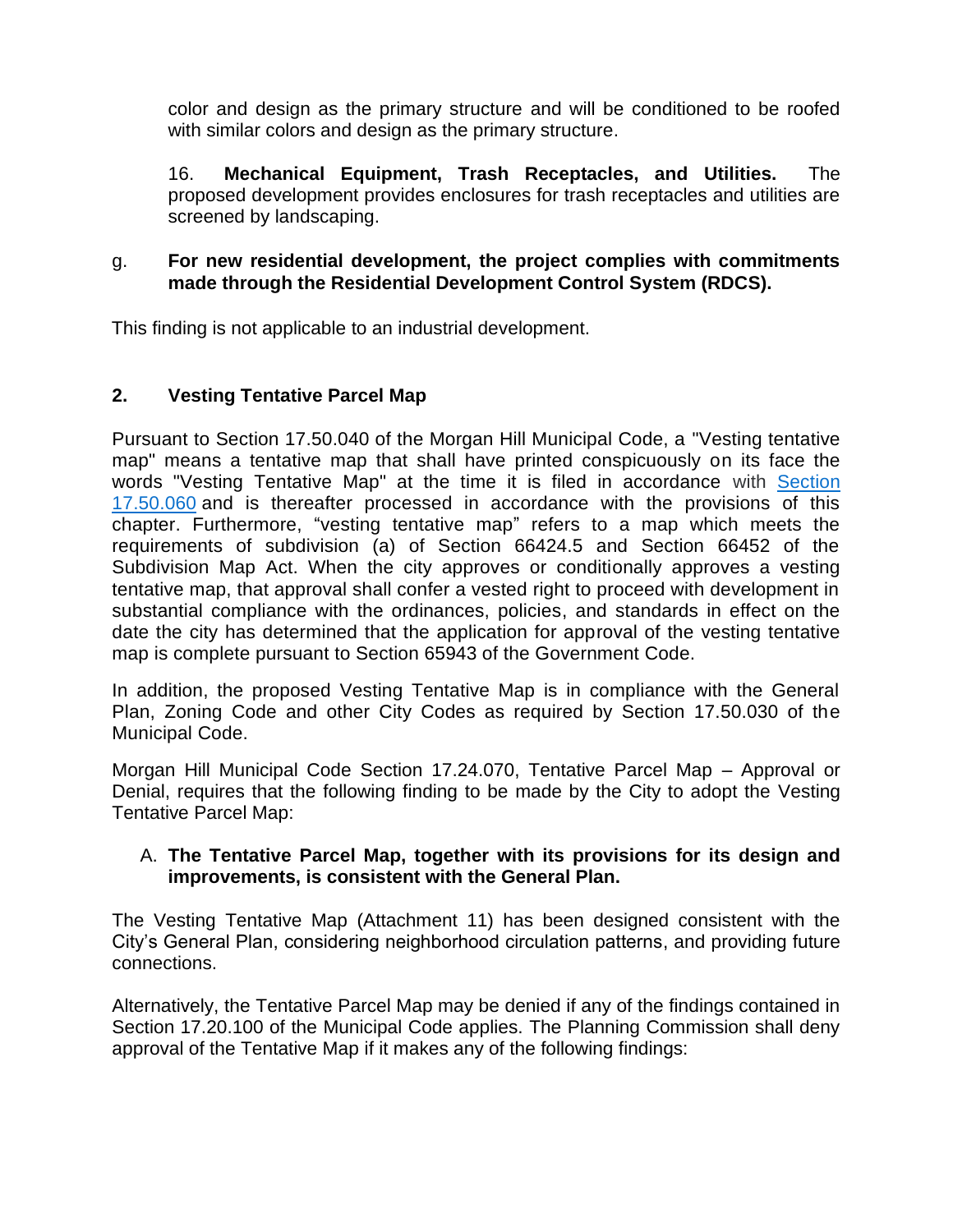- That the proposed map is not consistent with applicable general and specific plans;
- That the design or improvement of the proposed subdivision is not consistent with applicable general and specific plans;
- That the site is not physically suitable for the type of development;
- That the site is not physically suitable for the proposed density of development;
- That the design of the subdivision or the proposed improvements are likely to cause substantial environmental damage or substantially and avoidably injure fish or wildlife or their habitat;
- That the design of the subdivision or the type of improvements is likely to cause serious public health problems;
- That the design of the subdivision or the type of improvements will conflict with easements, acquired by the public at large, for access through or use of, property within the proposed subdivision.

## **3. California Environmental Quality Act (CEQA):**

On July 27, 2016, the City Council certified an environmental impact report (EIR) for the Morgan Hill 2035 General Plan. The EIR for the General Plan was prepared as a program EIR under the provisions of Section 15168 of the *State CEQA Guidelines*. As a program EIR, the document adopted by the City Council adequately addressed the potential environmental impacts associated with the comprehensive update of the City's constitution for growth including certain implementation activities and provided for streamlining of the environmental review process for projects proposed subsequent to the certification of the EIR. The proposed project entails dividing the subject property and constructing buildings consistent with the General Plan. The division and development of parcels consistent with the General Plan was addressed in the program EIR for the 2035 General Plan and, therefore, pursuant to Section 15162 and Section 15183 of the *State CEQA Guidelines*, no additional review under the California Environmental Quality Act is required for the proposed project.

The Project also is designed to be consistent with the development standards in the Zoning Code. No further environmental assessment is required. The project shall comply with the mitigation measures of the Morgan Hill 2035 General Plan EIR. A traffic analysis will be required for future uses per General Plan Action TR-3.D prior to occupancy. Should a future use on the site require a conditional use permit, that user will be responsible for conducting environmental review for the proposed use as required under CEQA.

It should be noted that the City of Morgan Hill received a letter from Allen Matkins Attorneys at Law on behalf of the applicant regarding the Planning Commission's scope of design review and its relation to CEQA. The letter points to two cases, *Protecting Our Water & Environmental Resources v. Count of Stanislaus* and *McCorkle Eastside Neighborhood Group v. City of St. Helena*. The letter states the Planning Commission lacks discretion to address potential environmental effects, making the Project ministerial for CEQA purposes, and therefore, should the Planning Commission exempt